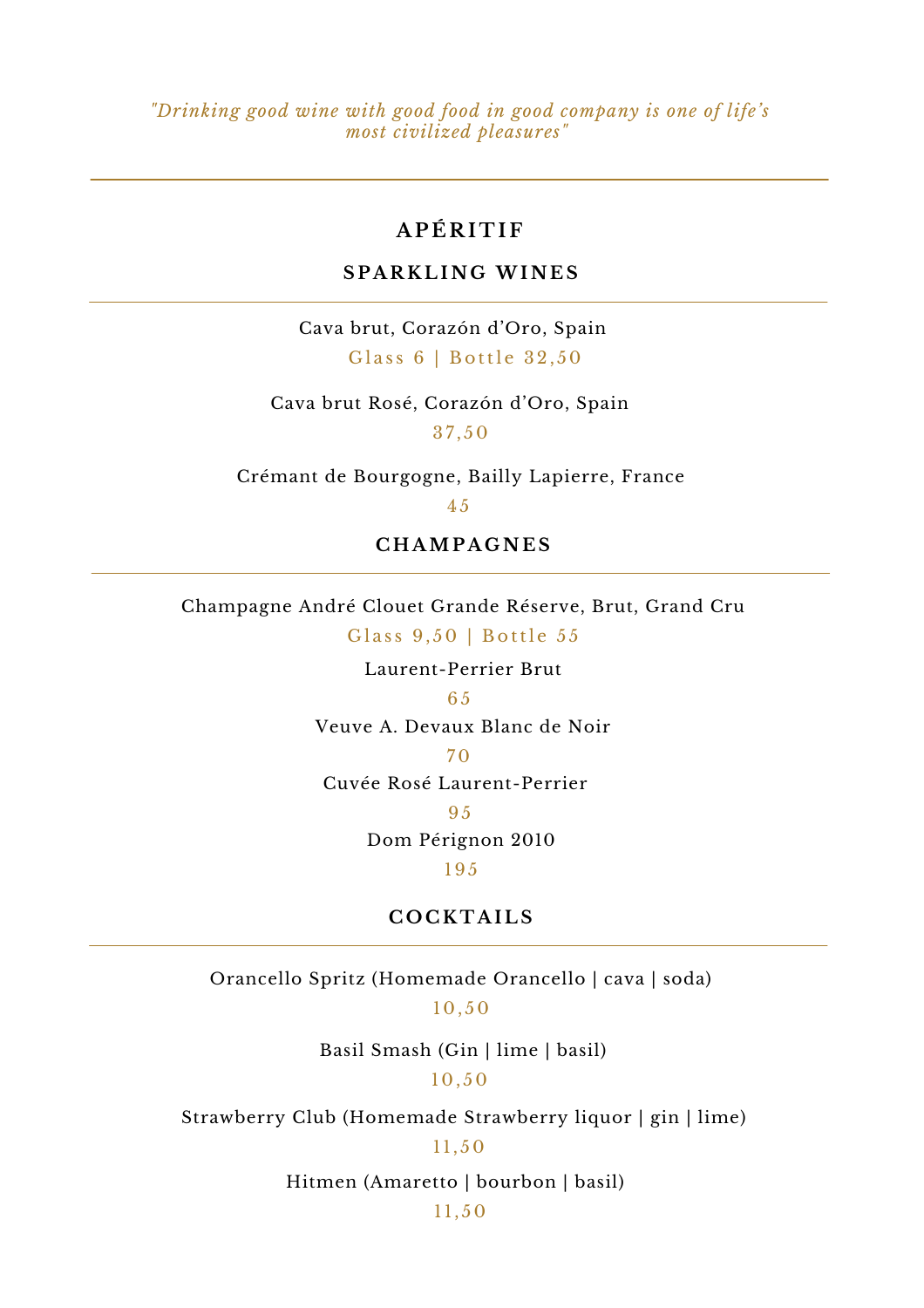*"A chef must think like a scientist, organize like an accountant, inspire and motivate like a warrior, move like a track star, plate like an artist and cook like a grandma"*

## **ME N U D U C H E F**

#### 2 Courses (Starter | Main Course)

#### **Flétan**

Heilbot | courgette | artisjok | grapefruit | amandel Halibut | zucchini | artichoke | grapefruit | almond

#### **Rumsteck**

Runder staartstuk | zwezerik | koolrabi | wortel | Roseval Beef picanha | sweetbread | kohlrabi | carrot | "Roseval" potatoes

#### 3 1 , 5 0

## 2 Courses (Main Course | Dessert)

#### **Rumsteck**

Runder staartstuk | zwezerik | koolrabi | wortel | Roseval Beef picanha | sweetbread | kohlrabi | carrot | "Roseval" potatoes

#### **Mangue**

Mango | witte chocolade | framboos | blauwe bes Mango | white chocolate | raspberry | blueberry

#### 29, 0 0

## 3 Courses (Starter | Main Course | Dessert)

#### **Flétan**

Heilbot | courgette | artisjok | grapefruit | amandel Halibut | zucchini | artichoke | grapefruit | almond

#### **Rumsteck**

Runder staartstuk | zwezerik | koolrabi | wortel | Roseval Beef picanha | sweetbread | kohlrabi | carrot | "Roseval" potatoes

#### **Mangue**

Mango | witte chocolade | framboos | blauwe bes Mango | white chocolate | raspberry | blueberry

#### 4 2 , 5 0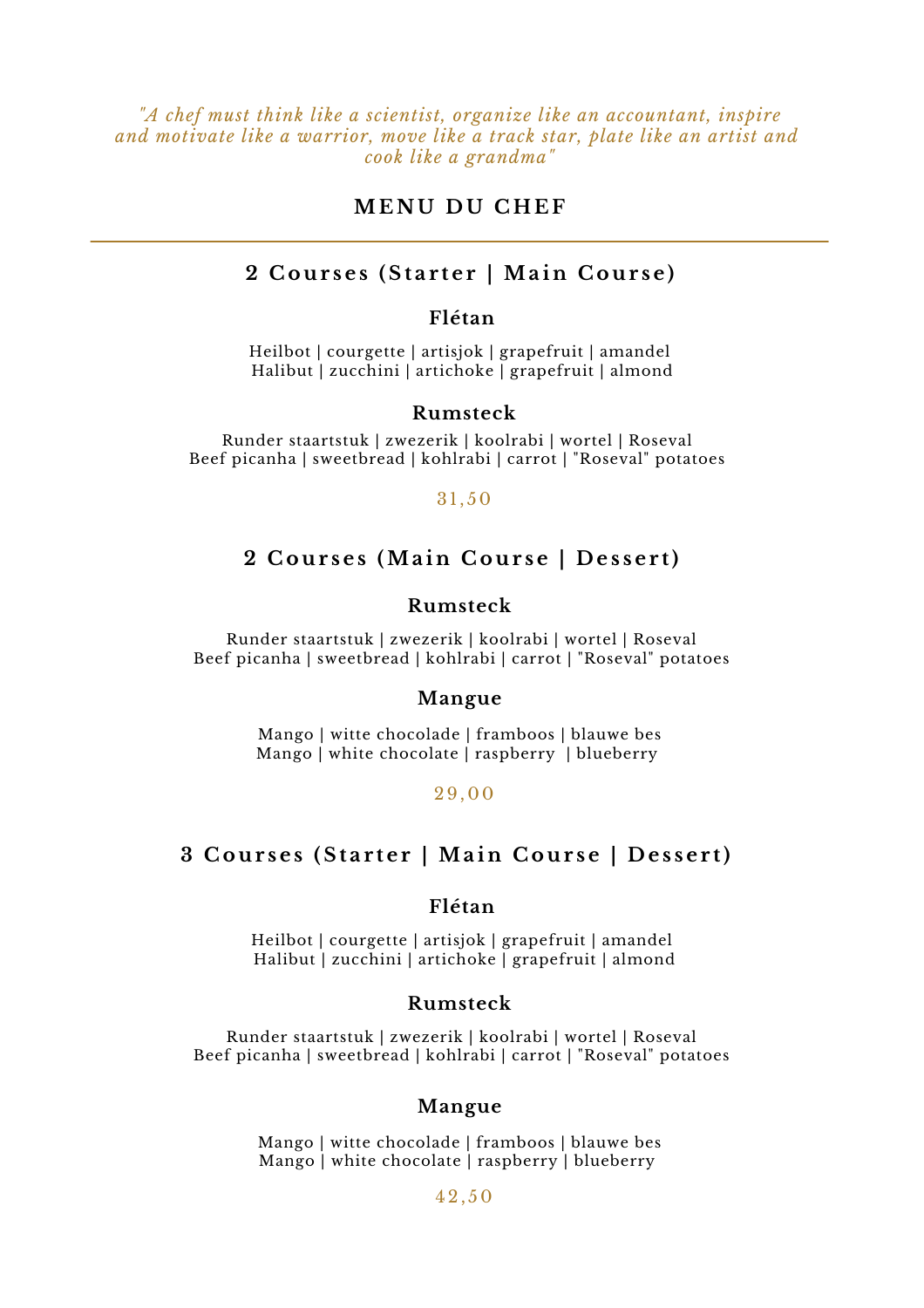# **L E S E N T R É E S**

## **Saumon fumé à la maison**

Huisgerookte zalm | avocado | sesam filo | mierikswortel | komkommer *House smoked salmon | avocado | sesame phyllo | horseradish | cucumber*

 $15.50$ 

## **Salade chèvre**

Geitenkaas | linzen | rode biet | Pedro Ximenez *Goat cheese | lentils | beetroot | Pedro Ximenez* 1 4 , 5 0

## **Salade Koan**

Quinoa | granaatappel | avocado | Granny Smith | zadenmix *Quinoa | pomegranate | avocado | Granny Smith | variety of seeds*

1 3 , 5 0

#### **Soupe à l'oignon gratinée**  $\sqrt{ }$

Franse uiensoep op basis van groentebouillon | crouton gegratineerd met Gruyère *French onion soup prepared with vegetable stock | Gruyère gratinated crouton*

9, 5 0

#### **Paté du chevreuil**

Reepaté | uiencompote | aceto | crouton *Roe deer paté | onion compote | aceto | crouton*

1 4 , 5 0

#### **Escargots (12 pièces)**

Verse wijngaardslakken | gegratineerd met knoflookboter | citroen *Fresh vineyard snails | gratinated with garlic butter | lemon*

 $17.50$ 

#### **Huîtres Creuses de Zélande n°3 (6 pièces)**

Half dozijn Zeeuwse Creuses n°3 | citroen | rode wijnazijn met sjalot *Half dozen Dutch oysters from Zeeland Creuses n°3 | lemon | red wine vinegar with shallot*

19, 5 0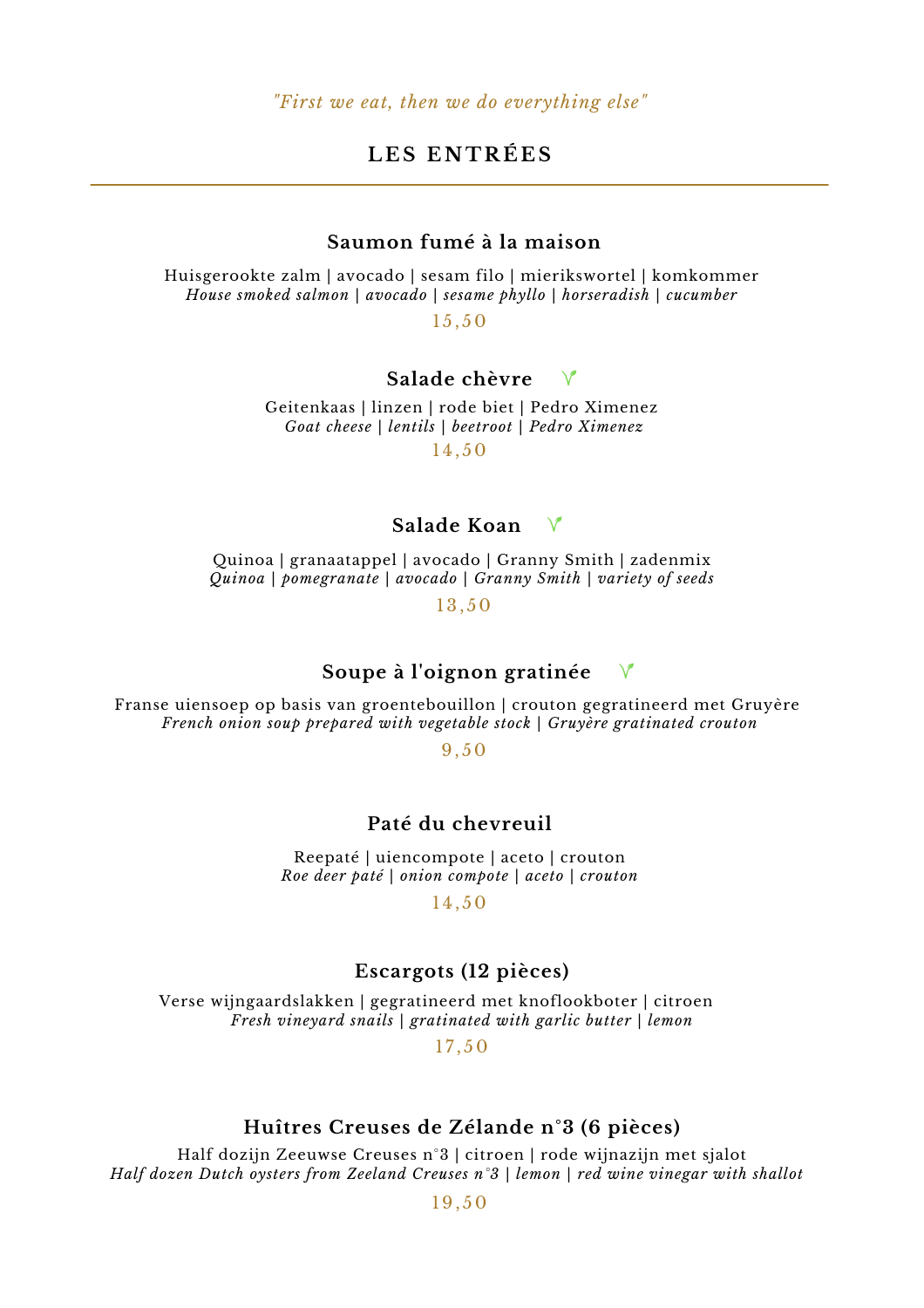## **L E S P L A T S P R I N C I P A U X**

## **Poisson du saison**

Seizoens vis | bijpassende garnituren en saus *Seasonal fish | paired garnishes and sauce*

Dagprijs | *Daily price* 

## **Ravioli boudin noir**

Ravioli gevuld met bloedworst | kreeft | bloemkool | bloedworst *Ravioli filled with black pudding | lobster | cauliflower | black pudding*

2 4 , 5 0

## **Steak céleri-rave**

Knolselderij | parelgort | seizoensgroente | groente jus *Celeriac | pearled barley | seasonal vegetables | vegetable jus*

19, 5 0

## **Confit de canard**

Huisgekonfijte eendenbout | aardappel gratin | sinaasappel | witlof *Homemade duck confit | potato gratin | orange | chicory*

2 4 , 5 0

## **Tournedos frites**

Tournedos | ratatouille | verse frieten | dragon mayonnaise *Tournedos | ratatouille | fresh fries | tarragon mayonnaise*

26, 5 0

# **Côte de bœuf | 700 gr**

**(2 personen |** *2 persons***)**

Côte de bœuf | verse friet | groene salade | bearnaise saus | jus de veau *Beef rib roast | fresh fries | green salad | bearnaise sauce | jus de veau*

69, 5 0

## **L E S S U P P L ÉME N T S**

**Pain et beurre** Brood en boter | *Bread and butter*

4 , 5 0

**Salade verte** Groene salade | *Green salad*

4 , 5 0

**Foie poêlé** Gebakken eendenlever | P*an fried duck liver* 8 , 5 0

> **Pommes frites** Verse frieten | *Fresh fries* 4 , 5 0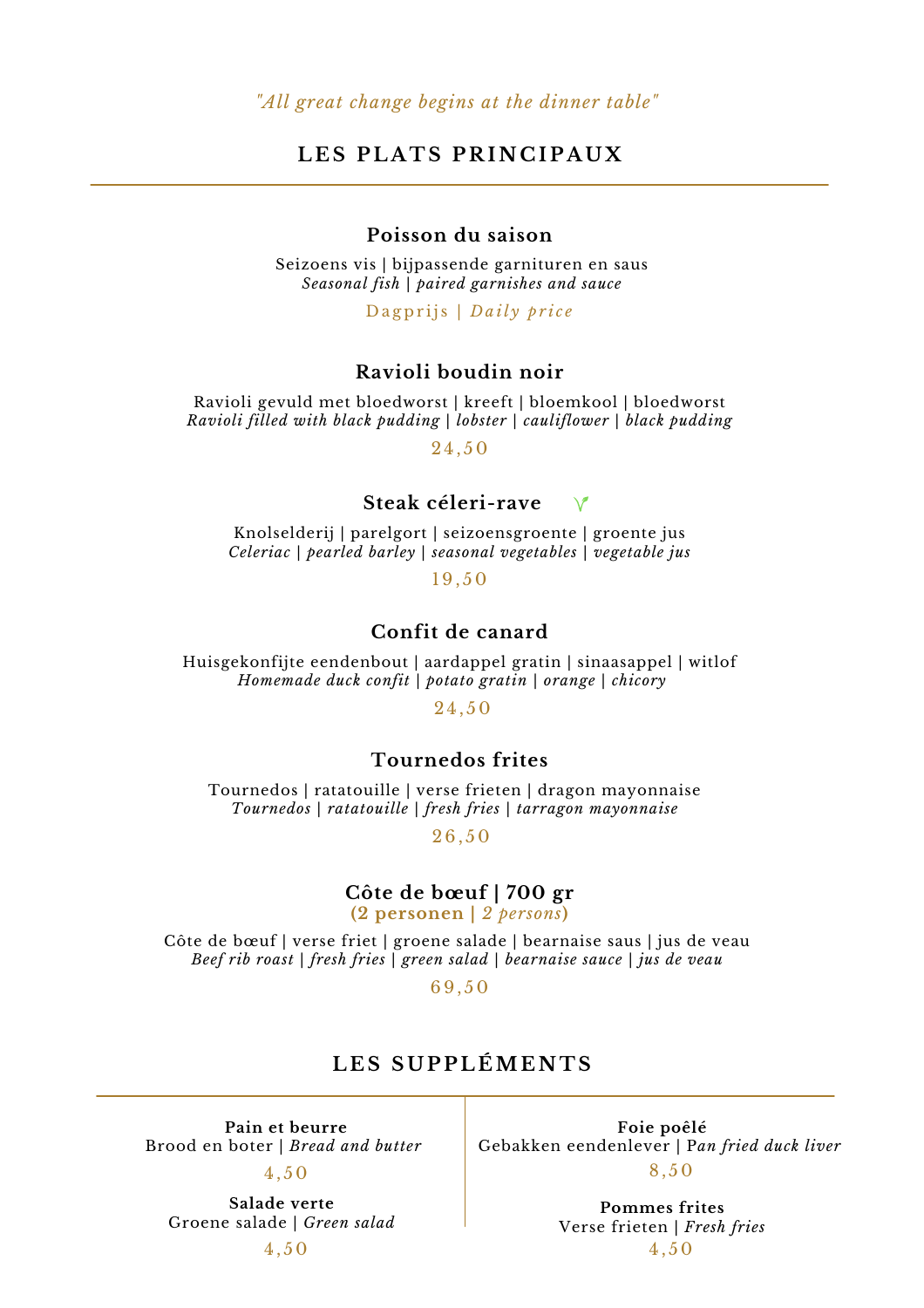# $LES$  **DESSERTS**

## **Paris-Brest au chocolat**

Paris-Brest | chocoladesaus | chocomousse | chocolade lolly | chocolade roomijs *Paris-Brest | chocolate sauce | chocolate mousse | chocolate popsicle | chocolate ice cream*

 $11.50$ 

#### **Crumble aux pommes**

Appel | vanillesaus | boerenjongens | kaneel roomijs *Apple | vanilla sauce | "boerenjongens" | cinnamon ice cream*

1 0 , 5 0

#### **Crème brûlée**

Crème brûlée | rozemarijn | yoghurt-honing roomijs *Crème brûlée | rosemary | yoghurt-honey ice cream*

9, 5 0

## **Assiette de fromages**

Selectie van 5 verschillende kazen | bijpassende garnituren *Selection of 5 different cheeses | paired garnishes*

 $15, 50$ 

#### **Espresso Martini gourmand**

Espresso Martini | selectie van friandises *Espresso Martini | selection of friandises*

 $17, 50$